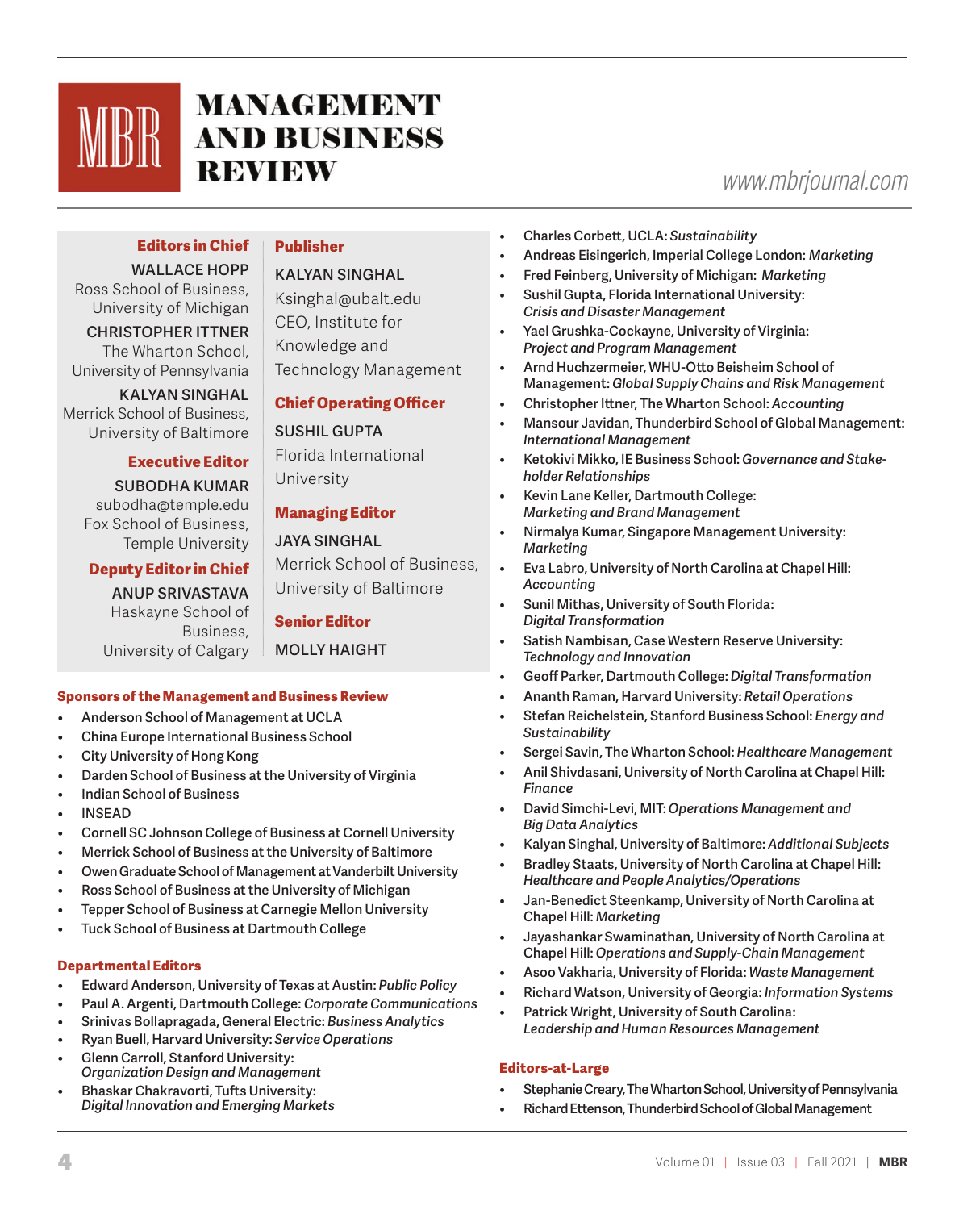#### **Advisors**

- **Regina Abrami, The Wharton School**
- **• Ritu Agarwal, University of Maryland**
- **• Raj Aggarwal, Kent State University Foundation**
- **• Gad Allon, The Wharton School**
- **• Edward Anderson, University of Texas at Austin**
- **• Eugene Anderson, Syracuse University**
- **• Paul A. Argenti, Dartmouth College**
- **• Linda Argote, Carnegie Mellon University**
- **• Anil Arya, Ohio State University**
- **• Baris Ata, University of Chicago**
- **• Rob Austin, University of Western Ontario**
- **• Karen Ayas, The Ripples Business Academy**
- **• Arun Balakrishnan, Formerly of Hindustan Petroleum**
- **• Moloy Bannerjee, Bangalore**
- **• Felix Barber, Ashridge Strategic Management Centre**
- **• Rajiv Banker, Temple University**
- **• Richard Barker, Oxford University**
- **• Caryn Beck-Dudley, Santa Clara University**
- **• CB Bhattacharya, University of Pittsburgh**
- **• Dekimpe Marnik, Tilburg University & KU Leuven**
- **• Amar Bhidé, Tufts University**
- **• John Birge, University of Chicago**
- **• Sam Bodily, University of Virginia**
- **• Srinivas Bollapragada, General Electric**
- **• Robert Bordley, University of Michigan**
- **• Joseph Bower, Harvard University**
- **• Tyson Browning, Texas Christian University**
- **• Ryan Buell, Harvard University**
- **• Andrew Campbell, Ashridge Strategic Management Centre**
- **• Dennis Campbell, Harvard University**
- **• Peter Cappelli, The Wharton School**
- **• Jeff Cares, Alidade**
- **• Glenn Carroll, Stanford University**
- **• Bhaskar Chakravorti, Tufts University**
- **• Richard B. Chase, University of Southern California**
- **• Fangruo Chen, Shanghai Jiao Tong University**
- **• Bruce Chew, Monitor Deloitte**
- **• Sunil Chopra, Northwestern University**
- **• Vidyanand Choudhary, University of California, Irvine**
- **• Bhagwan Chowdhry, UCLA**
- **• Eric Clemons, The Wharton School**
- **• Maxime Cohen, McGill University**
- **• Morris Cohen, The Wharton School**
- **• David Collis, Harvard University**
- **• Charles Corbett, UCLA**
- **• Stephanie Creary, The Wharton School**
- **• Tugrul Daim, Portland State University**
- **• Murray Dalziel, University of Baltimore**
- **• Tom Davenport, Babson College**
- **• George Day, The Wharton School**
- **• David De Cremer, National University of Singapore**
- **• Bert De Reyck, Singapore Management University**
- **• Marnik Dekimpe, Tilburg University & KU Leuven**
- **• Brian Denton, University of Michigan**
- **• Preyas Desai, Duke University**
- **• Suzanne de Treville, University of Lausanne**
- **• Robin Dillon-Merrill, Georgetown University**
- **• Yu Ding, Texas A&M University**
- **• Alexandre Dolgui, IMT Atlantique**
- **• Matthew Drake, Duquesne University**
- **• Jean-Pierre Dubé, University of Chicago**
- **• Robert Eccles, Oxford University**
- **• Omar El Sawy, University of Southern California**
- **• Andreas Eisingerich, Imperial College London**
- **• Jehoshua Eliashberg, The Wharton School**
- **• Richard Ettenson, Thunderbird School of Global Management**
- **• Paul W. Farris, University of Virginia**
- **• Ken Favaro, act2**
- **• Fred Feinberg, University of Michigan**
- **• Kasra Ferdows, Georgetown University**
- **• Charles Fine, MIT**
- **• Baruch Fischhoff, Carnegie Mellon University**
- **• Stewart Friedman, The Wharton School**
- **• Alfonso Gambardella, Bocconi University**
- **• Giovanni Gavetti, Dartmouth College**
- **• Annabelle Gawer, University of Surrey**
- **• Mary Gentile, University of Virginia**
- **• Gerry George, Georgetown University**
- **• Stanley Gershwin, MIT**
- **• Pankaj Ghemawat, New York University**
- **• Anindya Ghose, New York University**
- **• Ranjan Ghosh, Indian Institute of Management, Kolkata**
- **• Itay Goldstein, The Wharton School**
- **• Mark Gottfredson, Bain & Company**
- **• Vijay Govindarajan, Dartmouth College**
- **• Linda Green, Columbia University**
- **• Rajdeep Grewal, University of North Carolina at Chapel Hill**

**• Arnd Huchzermeier, WHU-Otto Beisheim School of Management**

**• Mansour Javidan, Thunderbird School of Global Management** 

**• Dipak Jain, China Europe International Business School • Karuna Jain, Indian Institute of Technology, Bombay**

- **• Yael Grushka-Cockayne, University of Virginia**
- **• Alok Gupta, University of Minnesota**
- **• Sushil K. Gupta, Florida International University**
- **• Stefan Haefliger, City University of London**
- **• Andrei Hagiu, Boston University**
- **• Nicholas Hall, Ohio State University**
- **• Gary Hamel, London Business School**
- **• Warren Hausman, Stanford University**
- **• Constance Helfat, Dartmouth College**
- **• Teck Hua Ho, National University of Singapore**
- **• Andrew Hoffman, University of Michigan**
- **• Kartik Hosanagar, The Wharton School**

**• Mark Huselid, Northeastern University • J. Jeffrey Inman, University of Pittsburgh • Ravi Jagannathan, Northwestern University**

**• Nitin Joglekar, Boston University • M. Eric Johnson, Vanderbilt University**

**• P.K. Kannan, University of Maryland**

**• Andrew Karolyi, Cornell University • Sunder Kekre, Carnegie Mellon University • Kevin Lane Keller, Dartmouth College** 

**• L. Robin Keller, University of California, Irvine • Pinar Keskinocak, Georgia Institute of Technology**

**• Anjani Jain, Yale University**

**• Ajit Kambil, Deloitte**

**• Uday Karmarkar, UCLA**

**MBR** | Fall 2021 | Volume 01 | Issue 03 **5 5 5 5 5 5 5 5 5 5 6 7 6 7 7 7 8 5 5 5 5 6 7 7 8 7 7 8 7 7 8 7 7 8 7 7 8 7 7 8 7 7 8 7 7 8 7 7 8 7 7 8 7 7 8 7 7 8 7 8 7 8 7 8 7 8 7 8 7 8 7 8 7 8 7 8 7 8 7 8 7 8 7 8 7 8 7 8 7 8**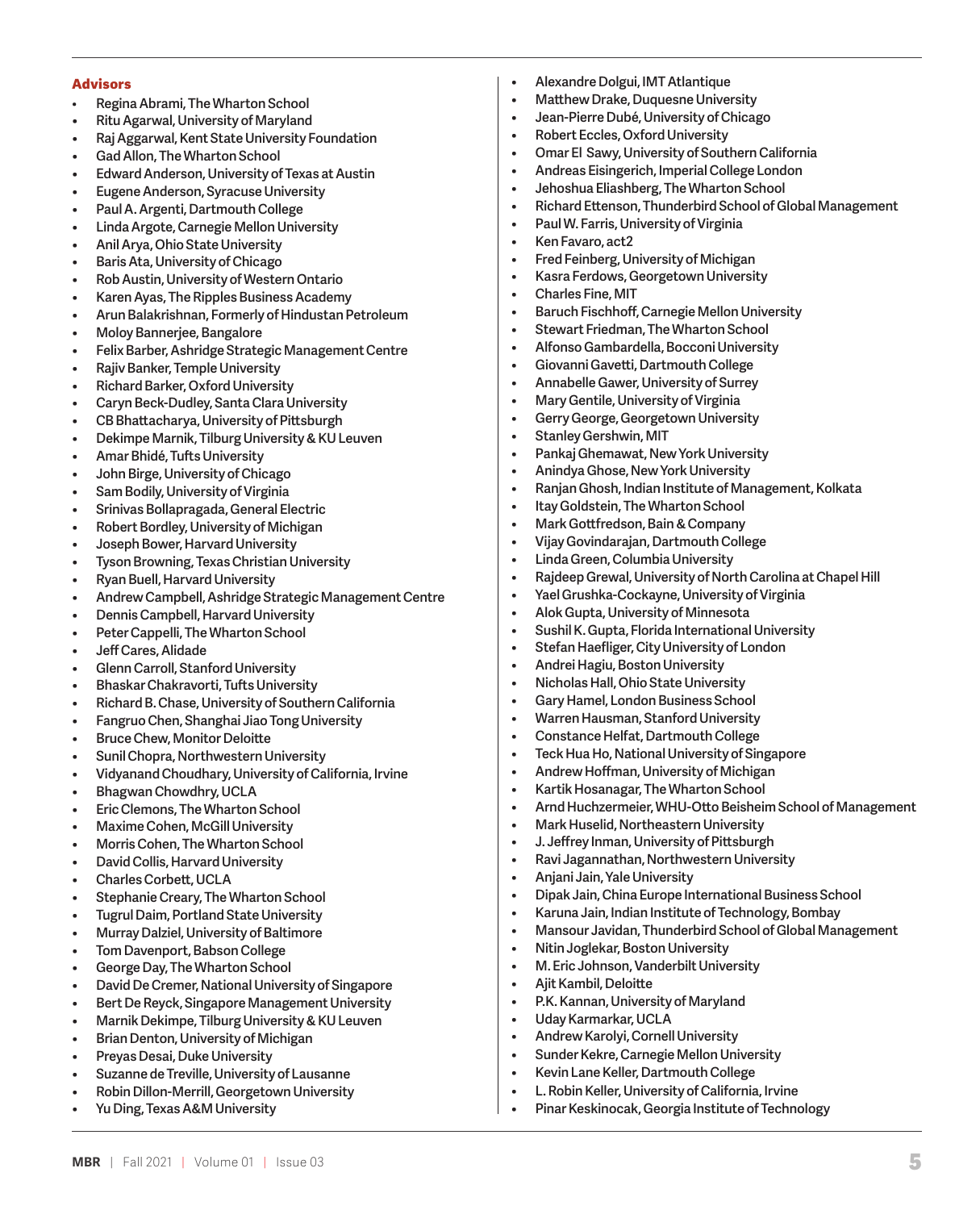- **• Mikko Ketokivi, IE Business School**
- **• Wolf Ketter, Erasmus University**
- **• Art Kleiner, Wise Advocate Enterprises and New York University**
- **• Prabhudev Konana, University of Maryland**
- **• Praveen Kopalle, Dartmouth College**
- **• Ramayya Krishnan, Carnegie Mellon University**
- **• Nirmalya Kumar, Singapore Management University**
- **• Rajiv Kumar, Microsoft India**
- **• V. Kumar, Indian School of Business**
- **• Howard Kunreuther, The Wharton School**
- **• Eva Labro, University of North Carolina at Chapel Hill**
- **• Mary Lacity, University of Arkansas**
- **• Karim Lakhani, Harvard University**
- **• Hau Lee, Stanford University**
- **• Josh Lerner, Harvard University**
- **• Baruch Lev, New York University**
- **• Arie Lewin, Duke University**
- **• Igor Linkov, US Army Engineer Research and Development Center**
- **• Christoph Loch, University of Cambridge**
- **• Yadong Luo, University of Miami**
- **• John Paul MacDuffie, The Wharton School**
- **• José A.D. Machuca, Universidad de Sevilla**
- **• Costis Maglaras, Columbia University**
- **• Joseph Mahoney, University of Illinois**
- **• Ann Majchrzak, University of Southern California**
- **• Manoj Malhotra, Case Western Reserve University**
- **• Roger Martin, University of Toronto**
- **• Carl Mela, Duke University**
- **• Steven Miller, Singapore Management University**
- **• Philip Mirvis, Global Network on Corporate Citizenship**
- **• Sunil Mithas, University of South Florida**
- **• Vikas Mittal, Rice University**
- **• Antonio (Toni) Moreno, Harvard University**
- **• Kara M. Morgan, Ohio State University**
- **• Ram Mudambi, Temple University**
- **• John Mullins, London Business School**
- **• Haig Nalbantian, Mercer**
- **• Satish Nambisan, Case Western Reserve University**
- **• Paul Nunes, Accenture**
- **• Vijay Padaki, The P&P Group**
- **• Margherita Pagani, SKEMA Business School, France**
- **• Geoffrey Parker, Dartmouth College**
- **• Elisabeth Paté-Cornell, Stanford University**
- **• Koen Pauwels, Northeastern University**
- **• John Pearce, Villanova University**
- **• Christine Pearson, Thunderbird School of Global Management**
- **• Maury Peiperl, George Mason University**
- **• Georgia Perakis, MIT**
- **• Dino Petrarolo, Competitive Capabilities International**
- **• Michael Pinedo, New York University**
- **• Gary Pisano, Harvard University**
- **• David Pyke, University of San Diego**
- **• Rongsheng Qin, Beijing National Accounting Institute**
- **• Arun Rai, Georgia State University**
- **• Shivaram Rajgopal, Columbia University**
- **• Jagmohan Singh Raju, The Wharton School**
- **• Ananth Raman, Harvard University**
- **• K. V. Ramanathan, University of Washington**
- **• M. Rammohan Rao, Indian School of Business**
- **• Michael Raynor, Monitor Deloitte**
- **• Stefan Reichelstein, Stanford University**
- **• Werner Reinartz, University of Cologne**
- **• Ortwin Renn, University of Stuttgart**
- **• John R. Roberts, University of New South Wales**
- **• Johan Roos, Hult International Business School**
- **• Aleda Roth, Clemson University**
- **• Roland Rust, University of Maryland**
- **• Hernan Saenz, Bain & Company and Cornell University**
- **• Garth Saloner, Stanford University**
- **• Amy Salzhauer, Good Growth Capital**
- **• Vallabh Sambamurthy, University of Wisconsin**
- **• Nada Sanders, Northeastern University**
- **• Sergei Savin, The Wharton School**
- **• Mohanbir Sawhney, Northwestern University**
- **• Glen Schmidt, University of Utah**
- **• Paul J. H. Schoemaker, The Wharton School**
- **• Abraham Seidmann, University of Rochester**
- **• Arijit Sengupta, Florida International University**
- **• D. V. R. Seshadri, Indian School of Business**
- **• Sridhar Seshadri, University of Illinois at Urbana-Champaign**
- **• Suresh Sethi, University of Texas at Dallas**
- **• Alan Scheller-Wolf, Carnegie Mellon University**
- **• J. George Shanthikumar, Purdue University**
- **• Jason Shaw, Nanyang Technological University, Singapore**
- **• Yossi Sheffi, MIT**
- **• Max Shen, University of California, Berkeley**
- **• Anil Shivdasani, University of North Carolina at Chapel Hill**
- **• David Simchi-Levi, MIT**
- **• Kingshuk Sinha, University of Minnesota**
- **• J. Cole Smith, Syracuse University**
- **• N. Craig Smith, INSEAD**
- **• Edward A. Snyder, Yale University**
- **• Deepak Somaya, University of Illinois**
- **• Ron Soonieus, Boston Consulting Group and INSEAD**
- **• Chester Spatt, Carnegie Mellon University**
- **• Mark Spearman, Strategic Project Solutions**
- **• Karen Spens, Hanken School of Economics**
- **• James Spohrer, IBM**

**at Chapel Hill**

**Chapel Hill • Chris Tang, UCLA**

**• Donald Sull, MIT**

6 Volume 01 | Issue 03 | Fall 2021 | **MBR**

**• E S Srinivas, Indian Institute of Management, Bangalore**

**• Bradley Staats, University of North Carolina at Chapel Hill**

**• Martin K. Starr, Columbia University and Rollins College • Jan-Benedict Steenkamp, University of North Carolina** 

**• Jayashankar Swaminathan, University of North Carolina at** 

**• Kannan Srinivasan, Carnegie Mellon University • Rajendra Srivastava, Indian School of Business**

**• Christian Stadler, University of Warwick**

**• Sridhar Tayur, Carnegie Mellon University** 

**• Stefan Thomke, Harvard University**

**• Douglas Thomas, University of Southern California** 

**• Fabian J. Sting, University of Rotterdam**